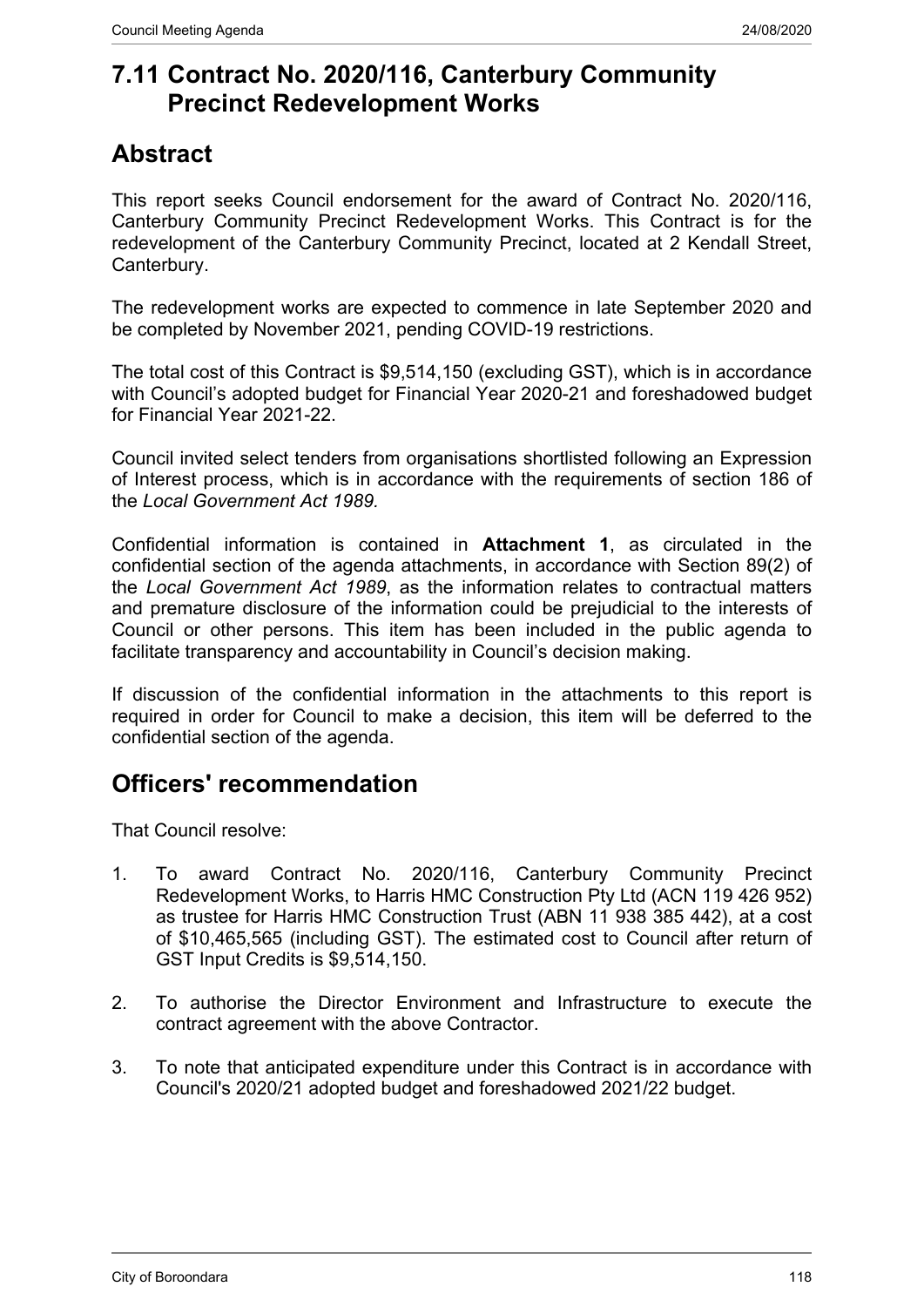## **Responsible director: Daniel Freer**

# **Director Environment and Infrastructure**

#### **1. Purpose**

The purpose of this report is for Council to give consideration to the awarding of Contract No. 2020/116, Canterbury Community Precinct Redevelopment Works.

#### **2. Policy implications and relevance to community plan and council plan**

 $\_$  , and the set of the set of the set of the set of the set of the set of the set of the set of the set of the set of the set of the set of the set of the set of the set of the set of the set of the set of the set of th

The redevelopment of the Canterbury Community Precinct will assist in meeting the evolving needs of the local community and is consistent with the following theme and strategies in the Boroondara Community Plan and Council Plan (2017 - 21):

#### **Theme 1 - Your Community, Services and Facilities**

**Strategy 1.1:** Plan, maintain and renew multi-purpose facilities to meet broad, intergenerational needs of the community now and into the future.

**Strategy 1.3:** Deliver, facilitate and advocate for services and programs that promote health, wellbeing, safety and a sense of community.

**Strategy 1.4:** Provide, facilitate and advocate for life-long learning opportunities for people of all ages

**Strategy 1.6:** Create and maintain public areas, facilities, amenities, footpaths and spaces that are inviting, clean and appropriately lit to increase social connection and improve perceptions of safety.

The relevant guiding principles and priorities for sports and recreation in the context of the budget and services that Council provides include:

**Priority area 1:** Health, Wellbeing & Social Cohesion

**Priority area 2:** Diversity & Inclusion

**Priority area 3: Participation** 

**Priority area 4:** Partnerships

**Priority area 5: Sustainability** 

**Priority area 6:** Infrastructure & Safety

This procurement process has been carried out in accordance with the requirements of Council's Procurement Policy.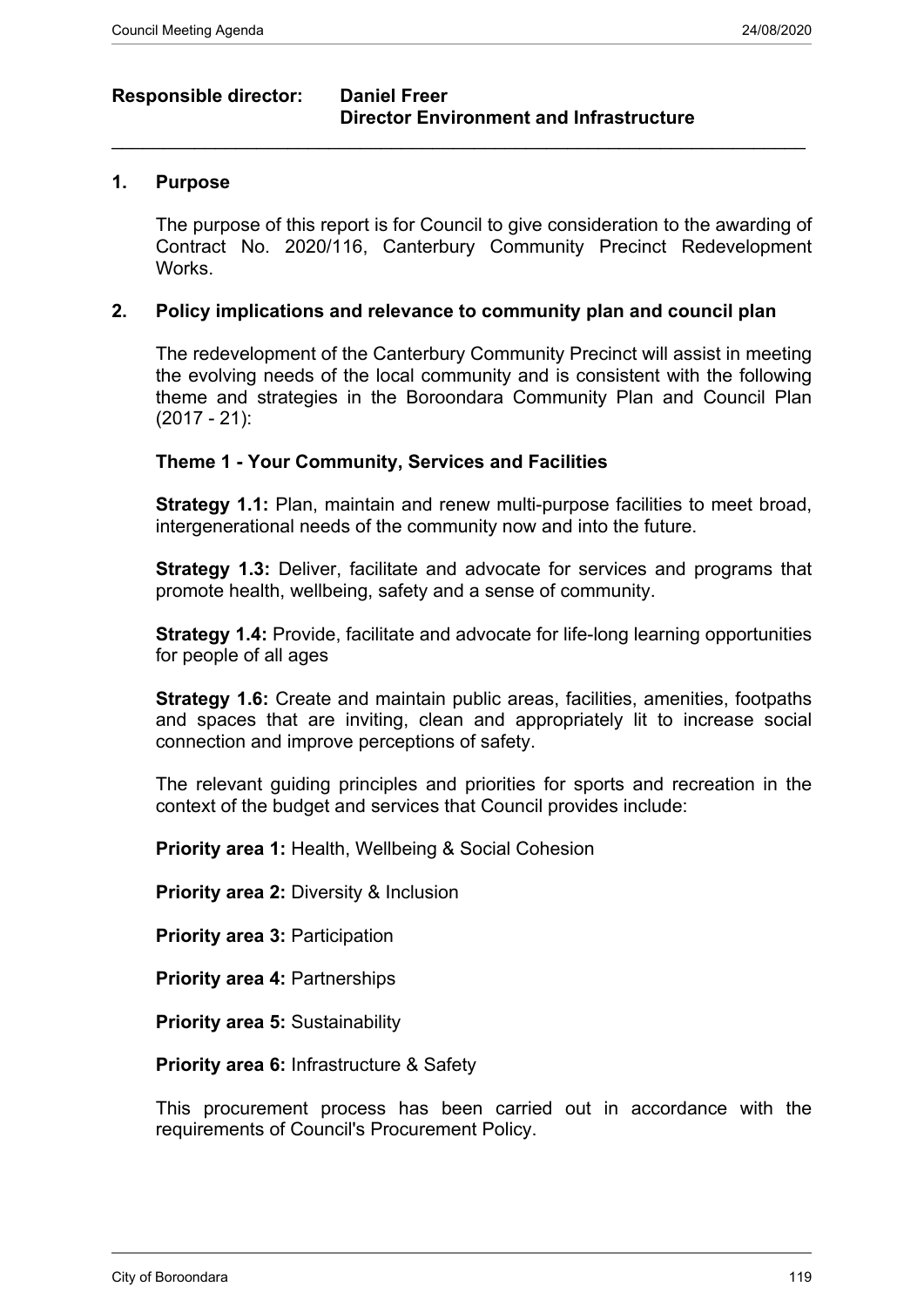#### **3. Background**

Council sought to appoint a head Contractor to undertake the Redevelopment of the Canterbury Community Precinct. The Canterbury Community Precinct will undergo a major redevelopment, anticipated to commence late September 2020 (subject to COVID-19 restrictions), that will see it transform into a health, wellbeing and education precinct for the local Canterbury community.

Internal upgrades and heritage restoration works will take place at the former Canterbury Bowling Club pavilion, the Canterbury Maternal and Child Health Centre and the former Canterbury Public Library building next to Canterbury Gardens.

These buildings will be renewed to include fit-for-purpose modern facilities while protecting and preserving the neighbourhood heritage and character of the buildings for future generations to enjoy.

#### **General Project Scope**

The redevelopment of the Canterbury Community Precinct will incorporate the following:

- A permanent home for the kindergarten to ensure continued access to an important early years' service for families in the community, as their current accommodation arrangements do not extend beyond 2020.
- A permanent home for the Canterbury Neighbourhood Centre so they can continue to provide their range of programs and create a central meeting place for the community.
- Dedicated space in the precinct for the three historical societies, providing an opportunity for them to securely store and preserve important items for future generations to enjoy.
- Underground car parking.
- Improvements to the Logan Street underpass to provide a safer travel pathway for the community, as well as increase visibility and direct access to the Canterbury Gardens.

#### **Invitation to tender**

Council invited select tenders from organisations shortlisted as part of the Expression of Interest process for the redevelopment of the Canterbury Community Precinct.

An invitation to tender was issued 2 July 2020 to the following seven shortlisted respondents:

- Building Engineering Pty Ltd **ACN** 103 839 514
- Buxton Constructions (Vic) Pty Ltd **ACN** 141 994 425
- Devco Project & Construction Management Pty Ltd **ACN** 007 223 332
- Harris HMC Construction Pty Ltd **ACN** 119 426 952 as trustee for Harris HMC Construction Trust **ABN** 11 938 385 442
- J. Hutchinson Pty Ltd **ACN** 009 778 330 trading as Hutchinson Builders
- Lloyd Group Pty Ltd **ACN** 069 674 479
- Melbcon Pty Ltd **ACN** 094 370 457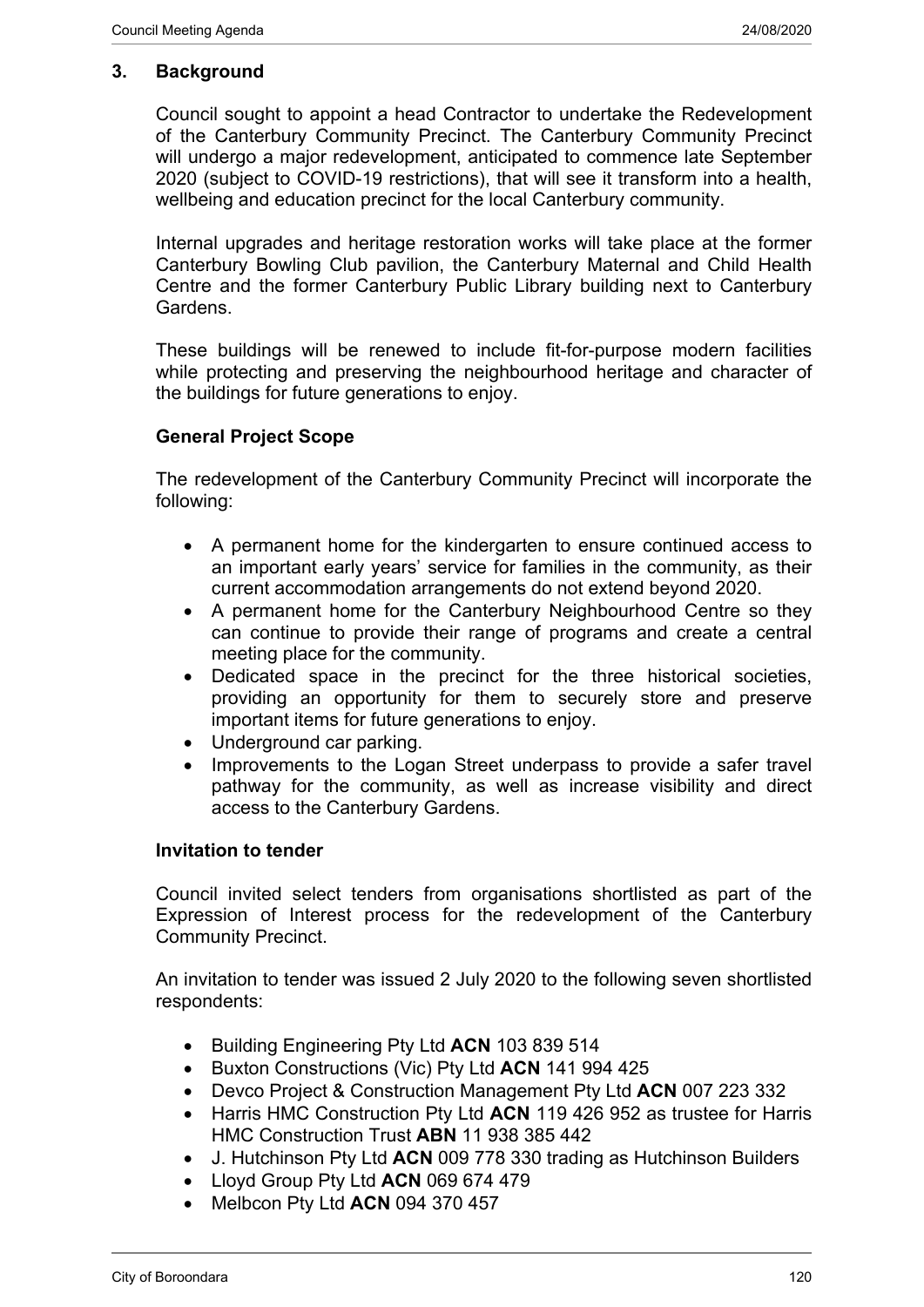- Building Engineering Pty Ltd **ACN** 103 839 514
- Devco Project & Construction Management Pty Ltd **ACN** 007 223 332
- Harris HMC Construction Pty Ltd **ACN** 119 426 952 as trustee for Harris HMC Construction Trust **ABN** 11 938 385 442
- J. Hutchinson Pty Ltd **ACN** 009 778 330 trading as Hutchinson Builders
- Lloyd Group Pty Ltd **ACN** 069 674 479
- Melbcon Pty Ltd **ACN** 094 370 457

## **4. Outline of key issues/options**

There are no issues identified with the procurement process for this project. The delivery of the project will be overseen on a day to day basis by Council's Projects and Strategy Team with regular updates provided to Project Steering Committee. Issues that arise throughout the delivery of the project will be worked through and resolved by the Projects and Strategy Team and where appropriate discussed through the Project Steering Committee.

## **5. Consultation/communication**

A significant program of communication and engagement has been conducted to understand local community needs and aspirations for the site. The consultation included on site conversations, a survey of participants, staff tutors and community engagement with local residents and residents in close surrounding areas.

Key Council departments that have had input and worked collaboratively on this project include Community Planning and Development, Family, Youth and Recreation, Projects and Strategy, Communication and Engagement, Traffic and Transport, Park and Infrastructure and Environment and Sustainable Living.

The Project Steering Committee comprising Councillors Jane Addis, Lisa Hollingsworth and Cynthia Watson has met regularly to guide the development of the project.

## **6. Financial and resource implications**

| The Project Budget is as Follows:<br><b>Prior Financial Years Budget</b><br>2020-21 Adopted Budget<br>2021-22 Foreshadowed Budget<br>Less Expenditure and Commitments to Date | \$<br>661,760<br>\$8,570,693<br>\$2,070,000<br>$-809, 124$<br>\$ |
|-------------------------------------------------------------------------------------------------------------------------------------------------------------------------------|------------------------------------------------------------------|
| <b>Total Available Project Budget</b>                                                                                                                                         | \$10,493,329                                                     |
| <b>Proposed Project Expenditure:</b><br><b>Construction Contract</b><br><b>Other Project Costs</b>                                                                            | \$9,514,150<br>\$<br>979,708                                     |
| <b>Total Anticipated Project Expenditure Excluding GST</b>                                                                                                                    | \$10,493,858                                                     |